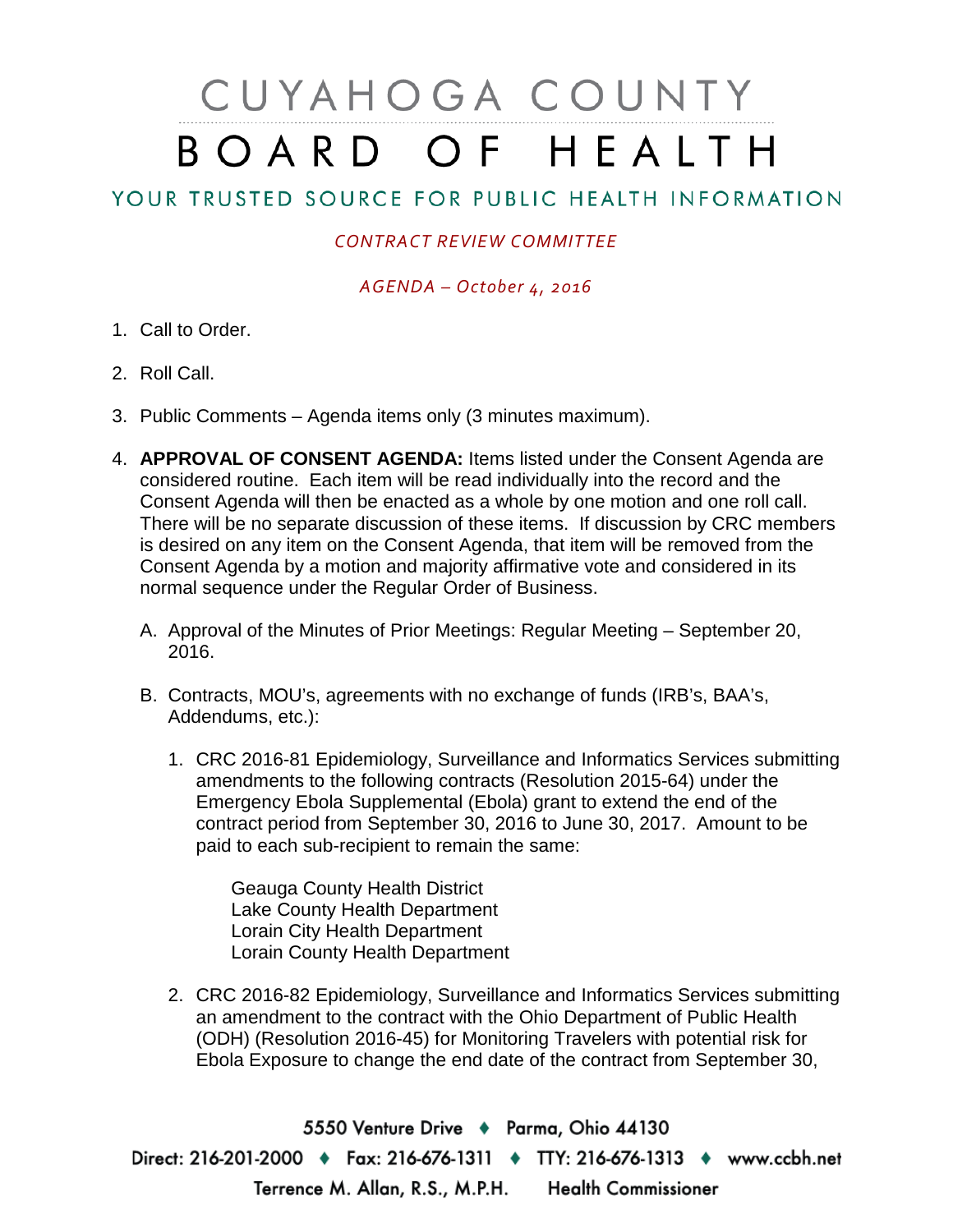2016 to June 30, 2016. Amount to be received from ODH to remain the same.

3. CRC 2016-83 Prevention and Wellness Services submitting an addendum to the contract with Case Western Reserve University (CWRU) (Resolution 2016-113) under the Teen Wellness Initiative (TWI) grant to revise language related to the effective date and fiscal report due dates. Amount to be paid to CWRU to remain the same.

#### 5. **CONTRACTS AND AWARDS:**

A. Tabled Items

None

- B. New Items For Review
	- 1. Bid/Quote Openings ≥ \$25,000.00

None

- 2. Bid/Quote Openings < \$25,000.00
	- a. CRC 2016-84 1646 Wyandotte Ave. Lakewood, OH 44107
- 3. Expenditures: Contracts < \$25,000.00
	- a. CRC 2016-85 Epidemiology, Surveillance and Informatics Services submitting a contract with Gateway Products Recycling, LLC to provide shredding services from October 1, 2016 through September 30, 2018. Amount to be paid to Gateway Products Recycling, LLC is not to exceed \$240.00.

Purpose: To provide shredding services for the destruction of confidential documents.

Funding Source: Varies based on program and service area usage.

4. Revenue Generating Agreements < \$25,000.00

None

5550 Venture Drive + Parma, Ohio 44130 Direct: 216-201-2000 ♦ Fax: 216-676-1311 ♦ TTY: 216-676-1313 ♦ www.ccbh.net Terrence M. Allan, R.S., M.P.H. Health Commissioner